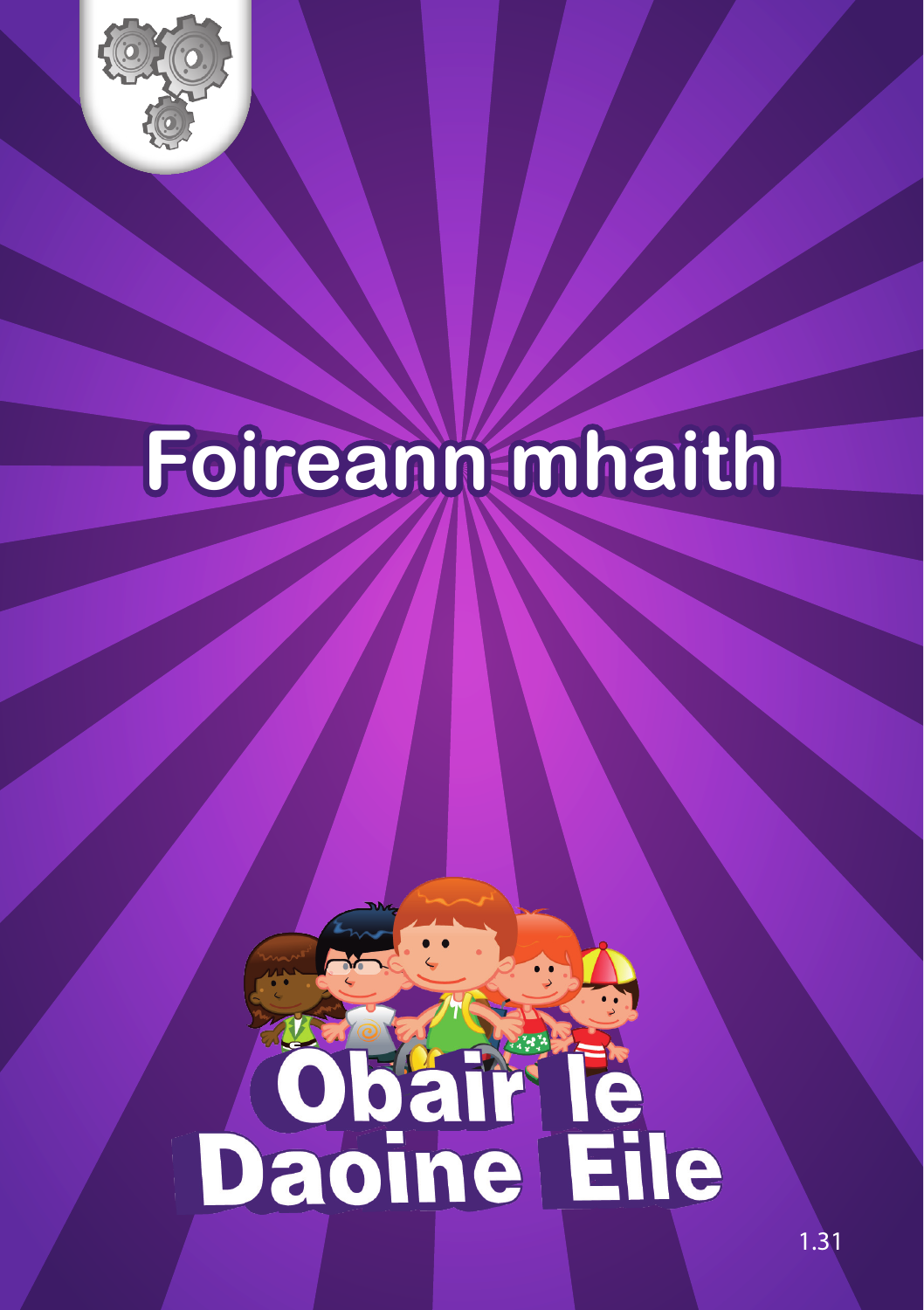- **1. Cad é atá i gceist le hobair foirne?**
- **2. Cad iad na scileanna a thig leatsa a chur leis an fhoireann?**
- **3. An dtuigeann gach duine agaibh an tasc?**
- **4. Cén ról atá ag gach duine i d'fhoireann?**
- **5. An bhfuil a fhios ag gach duine cad é a bheidh le déanamh acu?**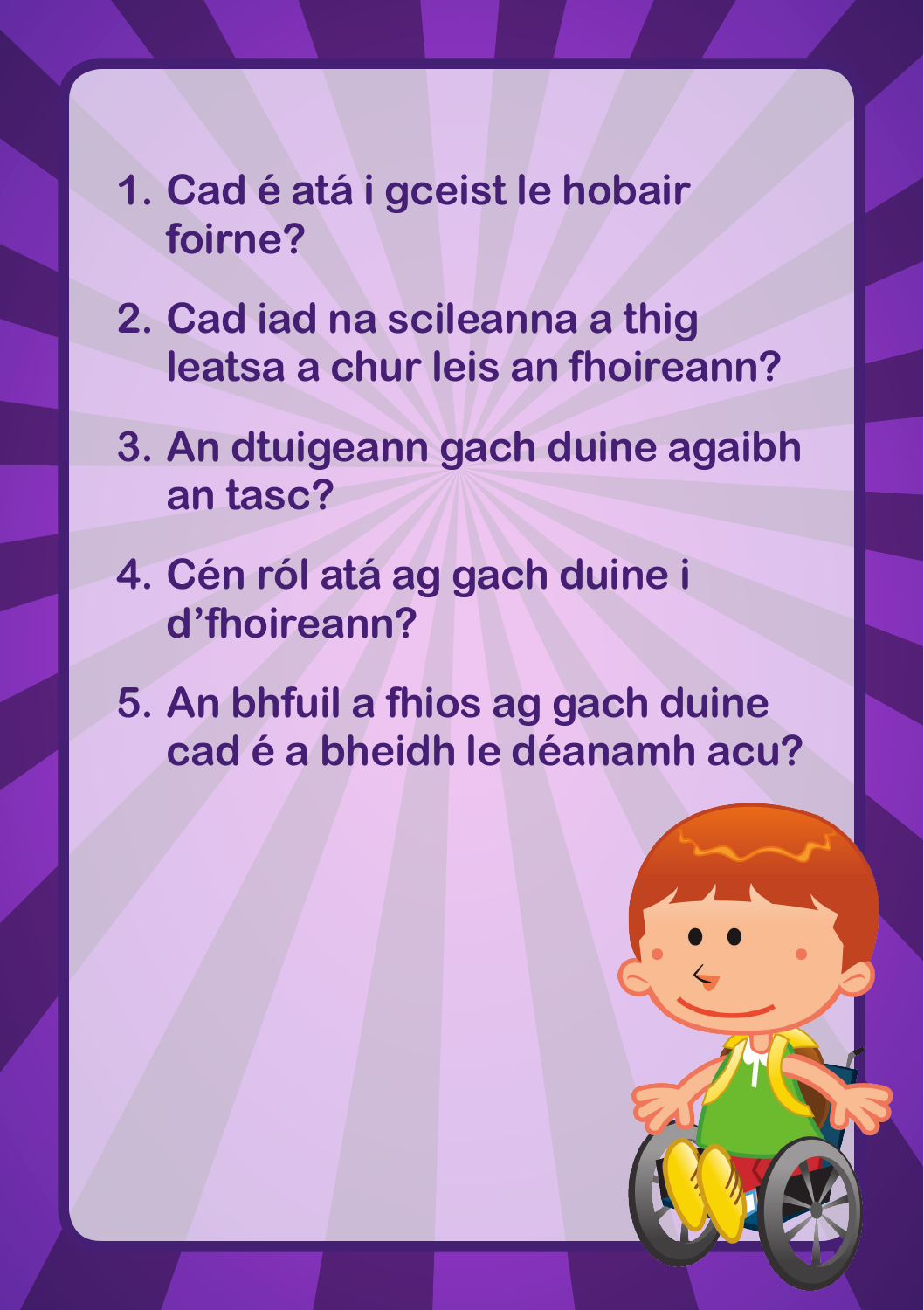

#### **Cad é an dóigh is fearr lena dhéanamh?**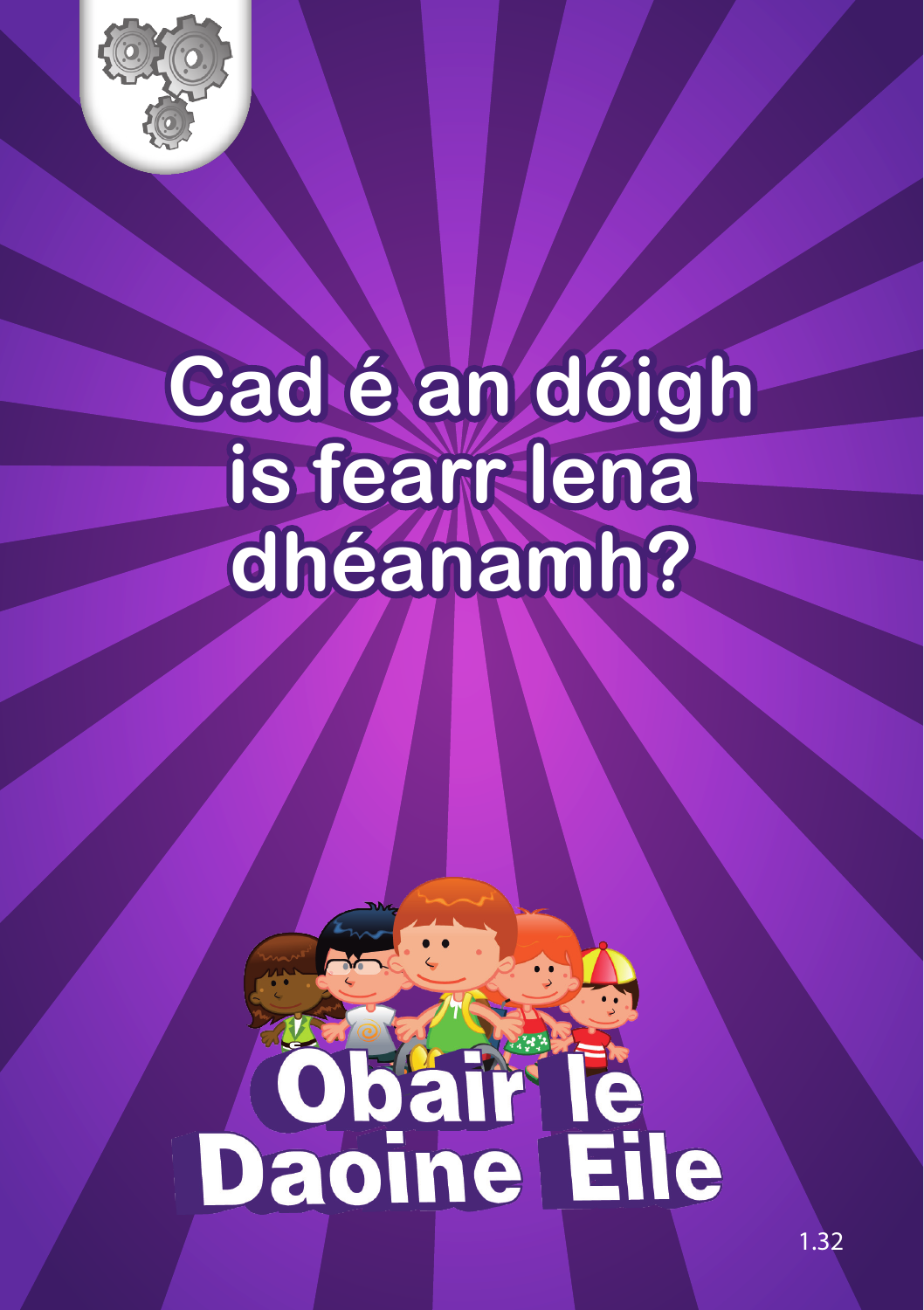- **1. Cad é an bealach is fearr leis an tasc a chur i gcrích?**
- **2. Lig do gach duine a thuairim a chur in iúl.**
- **3. Cad e mar a dhéanfaidh sibh cinneadh le chéile?**
- **4. Mar ghrúpa, roghnaígí an dá bhealach is fearr.**
- **5. Anois caithigí vota leis an cheann is fearr a roghnú.**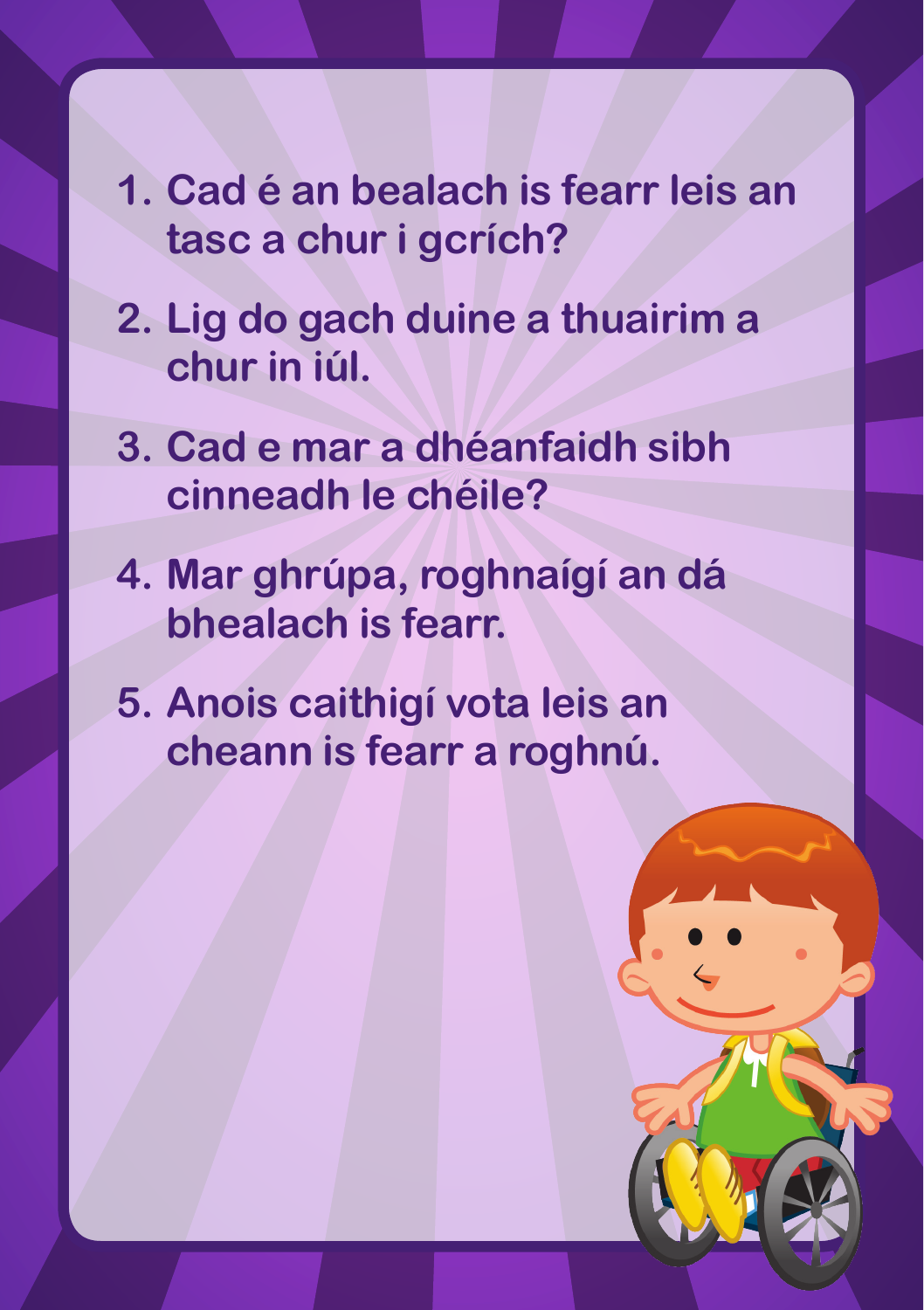

#### **A dhéanamh cinnte de go gcuirfear rudaí i gcrích**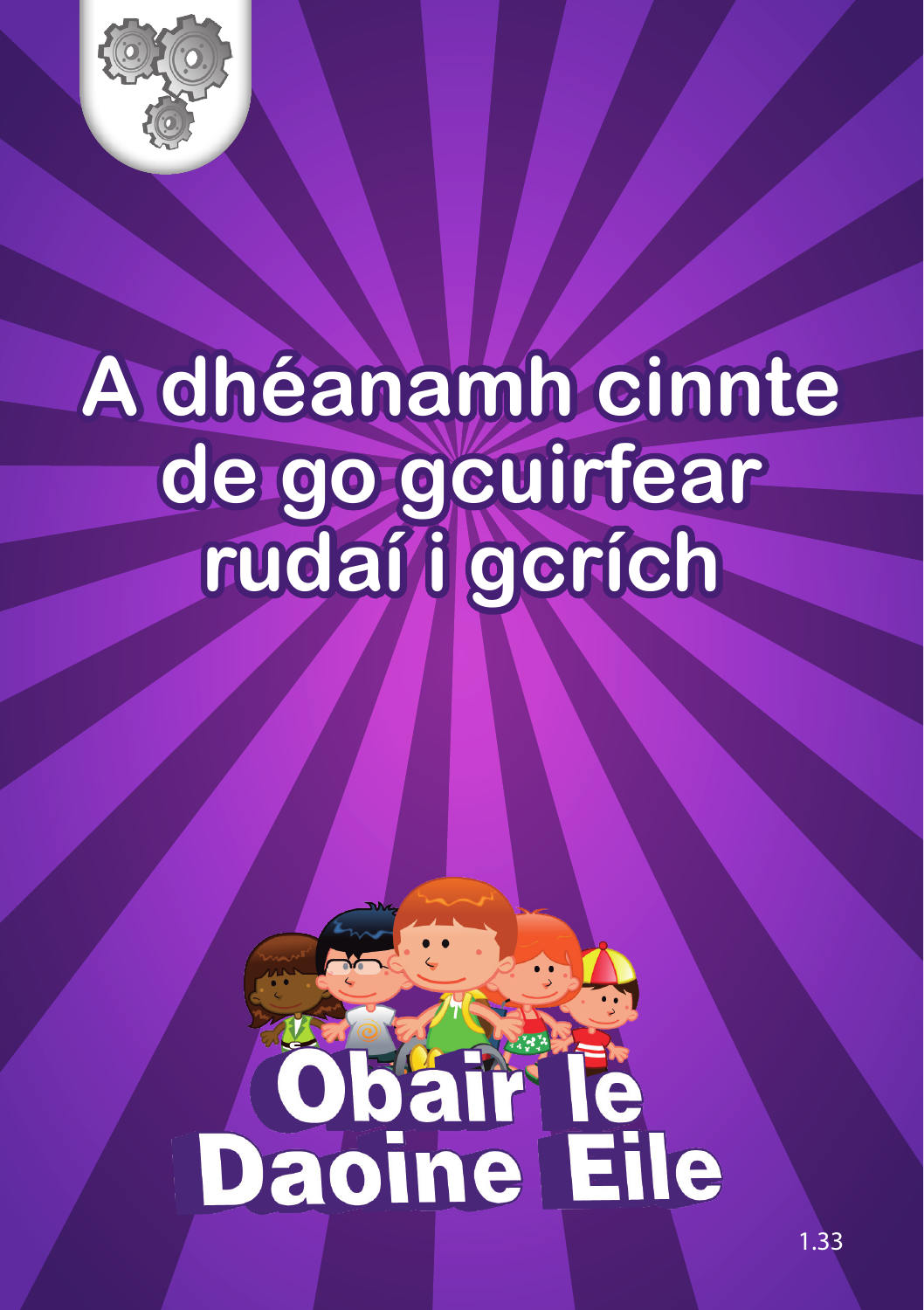- **1. Cad é mar a thig leat cinneadh cothrom a dhéanamh maidir leis an ról a bheidh ag gach duine?**
- **2. Cad iad na scileanna a chuirfidh gach duine agaibh leis an ghrúpa?**
- **3. Cé a bheidh ina b(h)ainisteoir agus a dhéanfaidh cinnte de go ndéanfar an obair uilig?**
- **4. An bhfuil sé cothrom nach mbeidh ach aon duine amháin i gceannas i rith an ama?**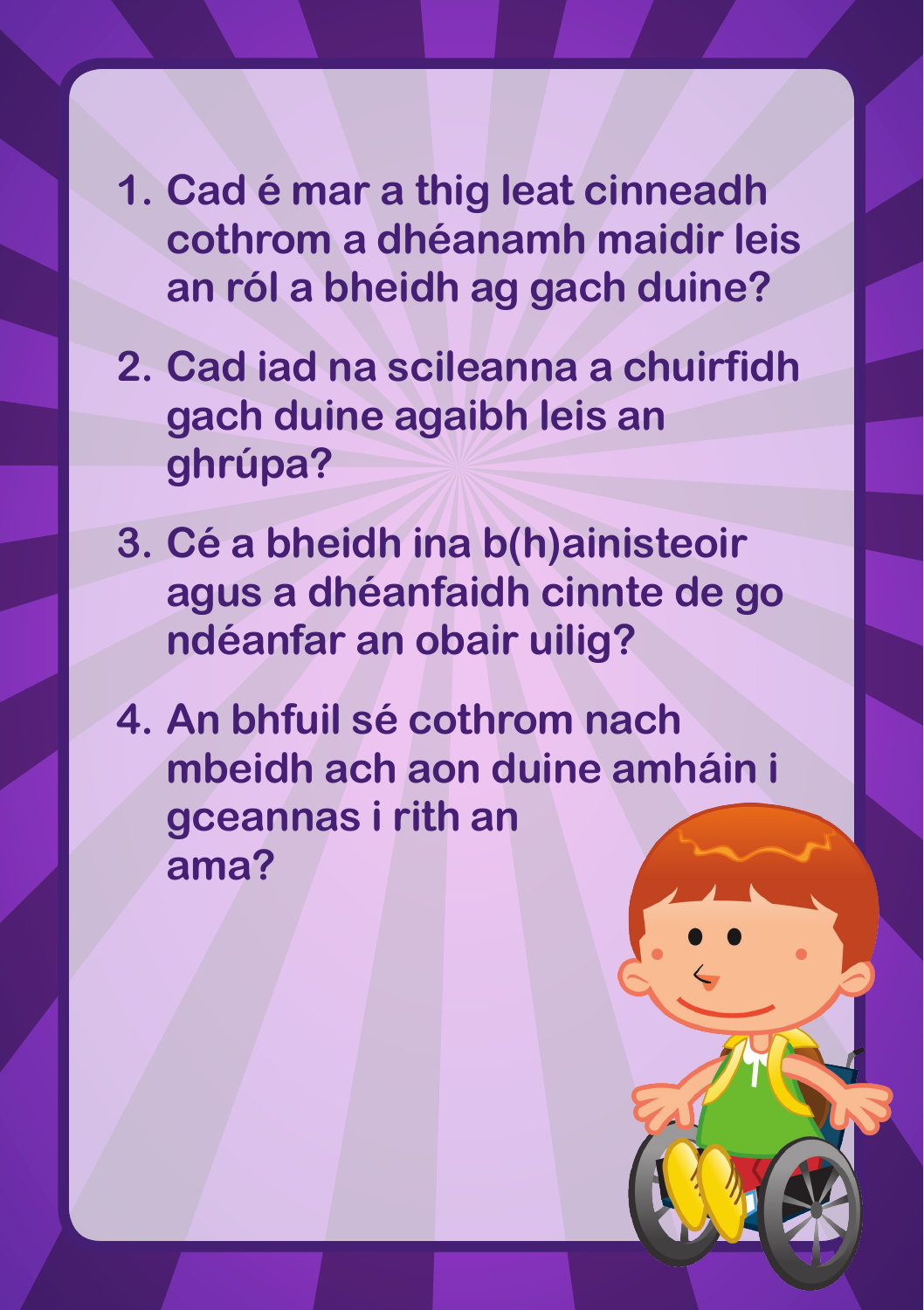

#### **An bhfuil na comhábhair chearta agaibh?**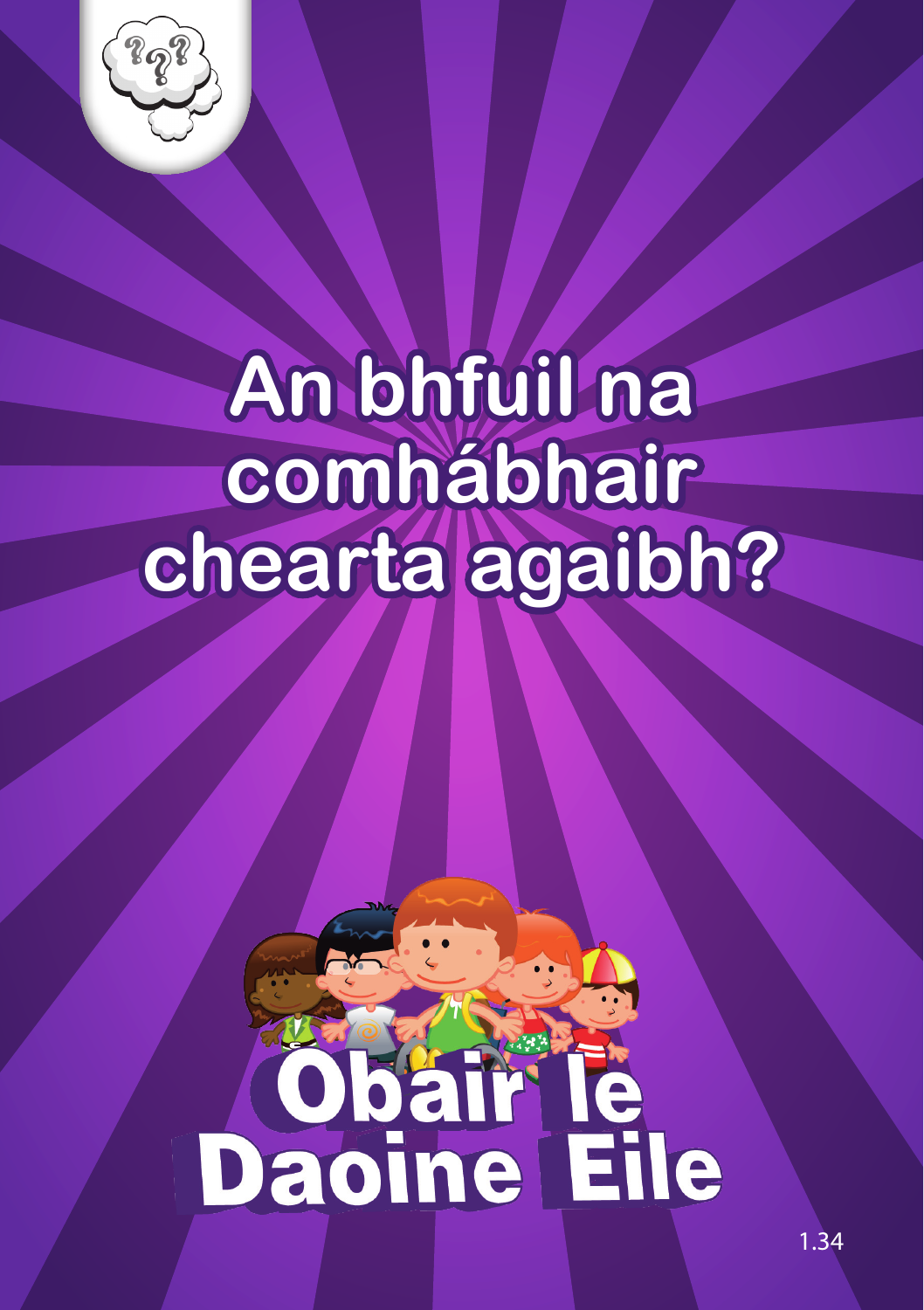- **1. Cad é atá de dhíth le haghaidh obair mhaith foirne?**
- **2. Cad é mar a thig leat do chuid smaointeoireachta a fheabhsú trí bheith ag obair mar chuid d'fhoireann?**
- **3. Cad é atá i gceist le bheith 'cothrom' agus tú ag obair i ngrúpa?**
- **4. Cad é mar a dhéanfaidh tú an obair a roinnt go cothrom?**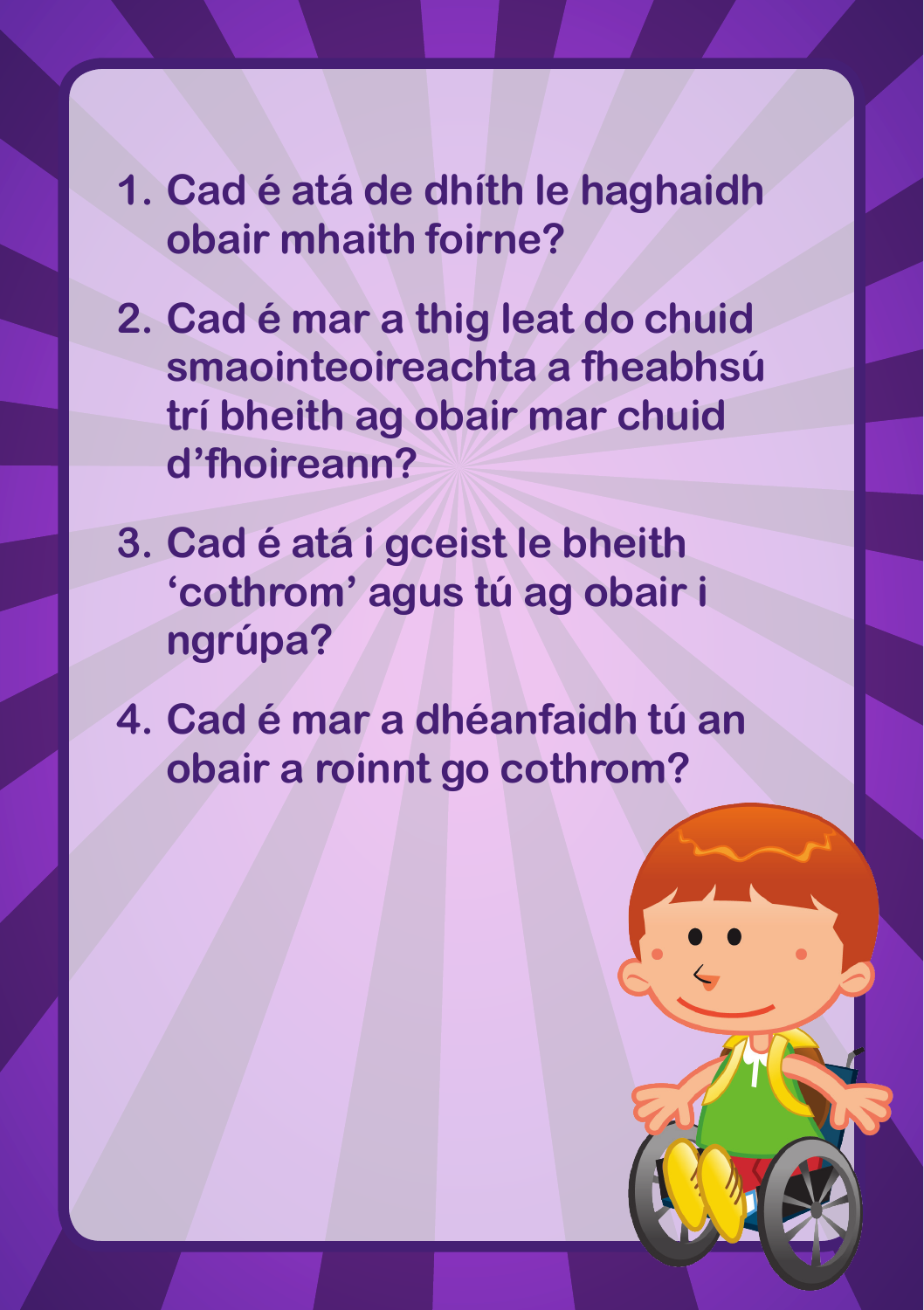

### Ar éirigh leis?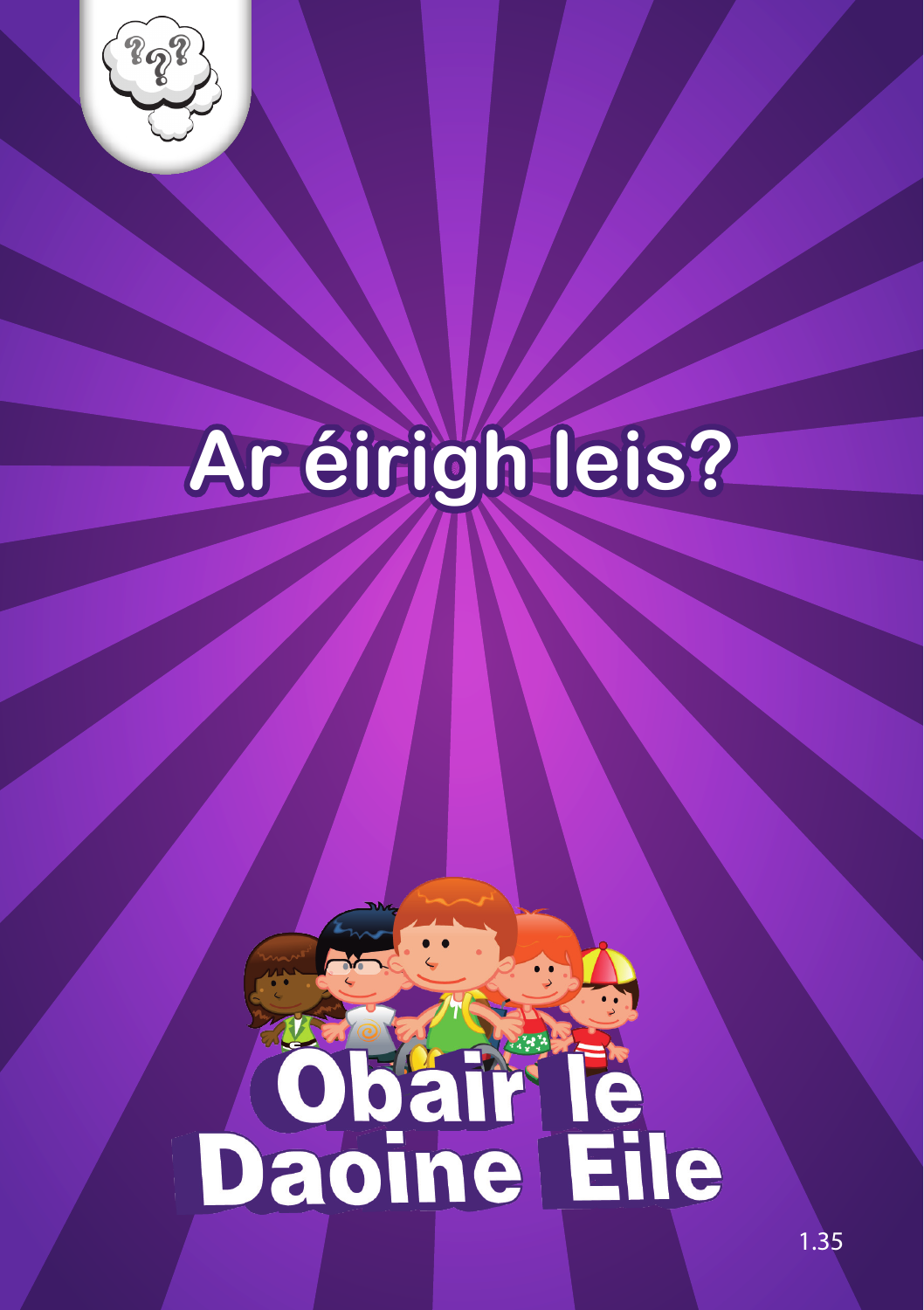- **1. Cén dóigh ar eagraigh an grúpa é féin?**
- **2. Cad é mar a rinne sibh an obair a roinnt?**
- **3. An raibh seo cothrom? Cad chuige?**
- **4. Cad é mar a d'éirigh leis?**
- **5. Ar éirigh leis an ghrúpa an tasc a chur i gcrích?**

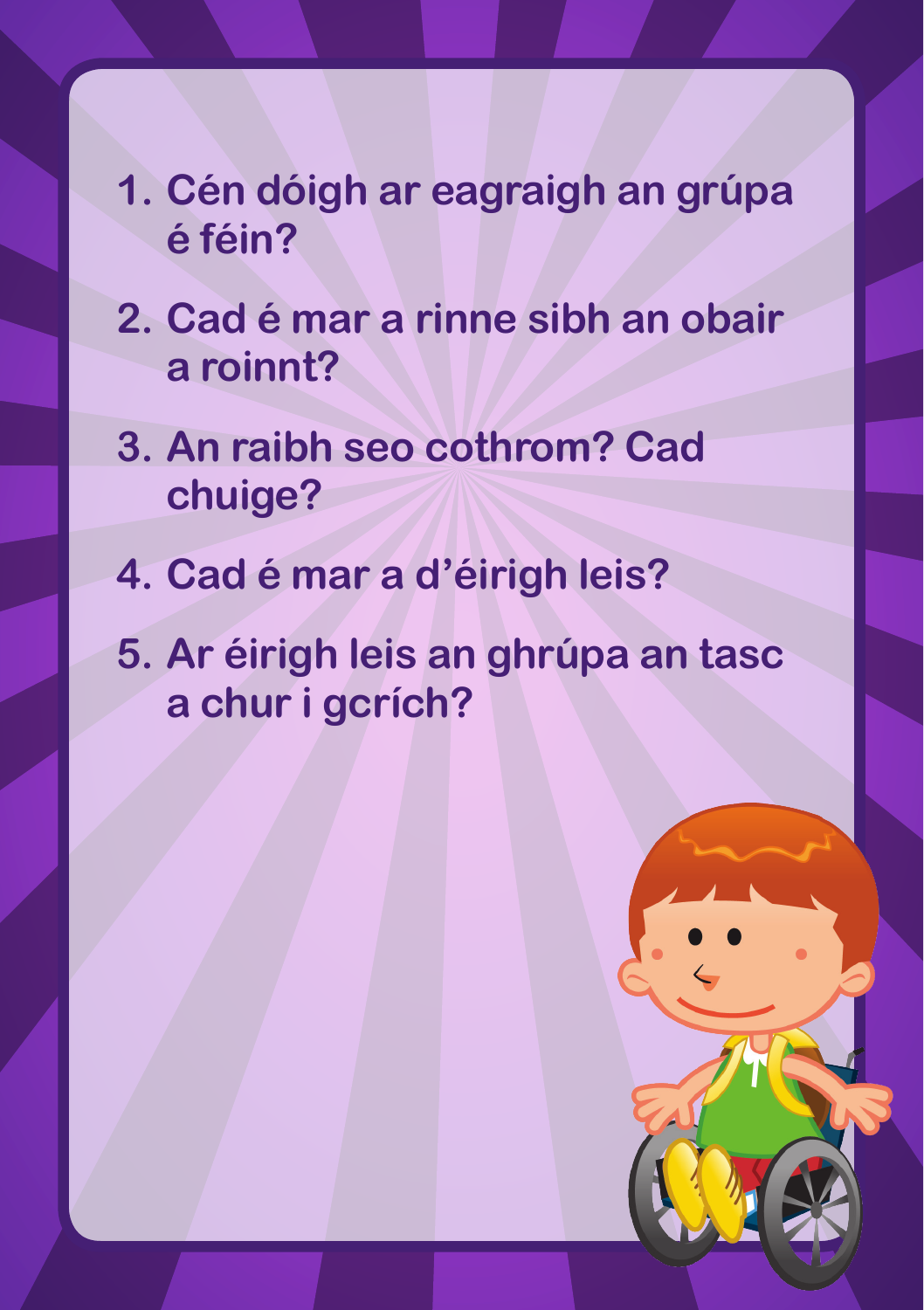

#### An ceannaire a leanúint?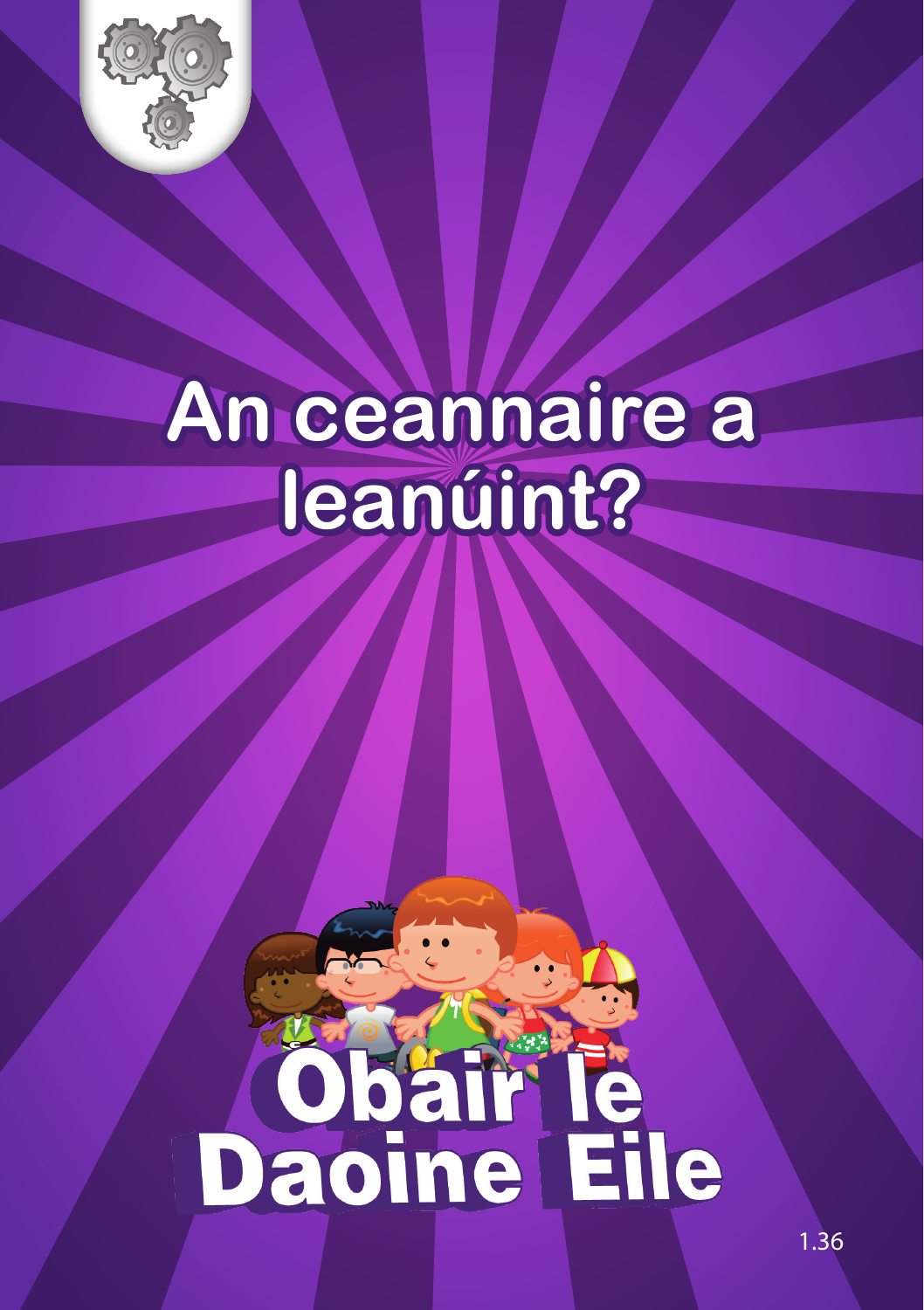- **1. Cad é atá i gceist le ceannaire maith?**
- **2. Cé a bheidh ina c(h)eannaire an iarraidh seo?**
- **3. An bhfuil sé tábhachtach go mbeidh ceannaire ann?**
- **4. An ndearna sibh an obair a roinnt go cothrom?**
- **5. Cad é a dhéanfaidh an grúpa má bhíonn cuidiú de dhíth ar dhuine?**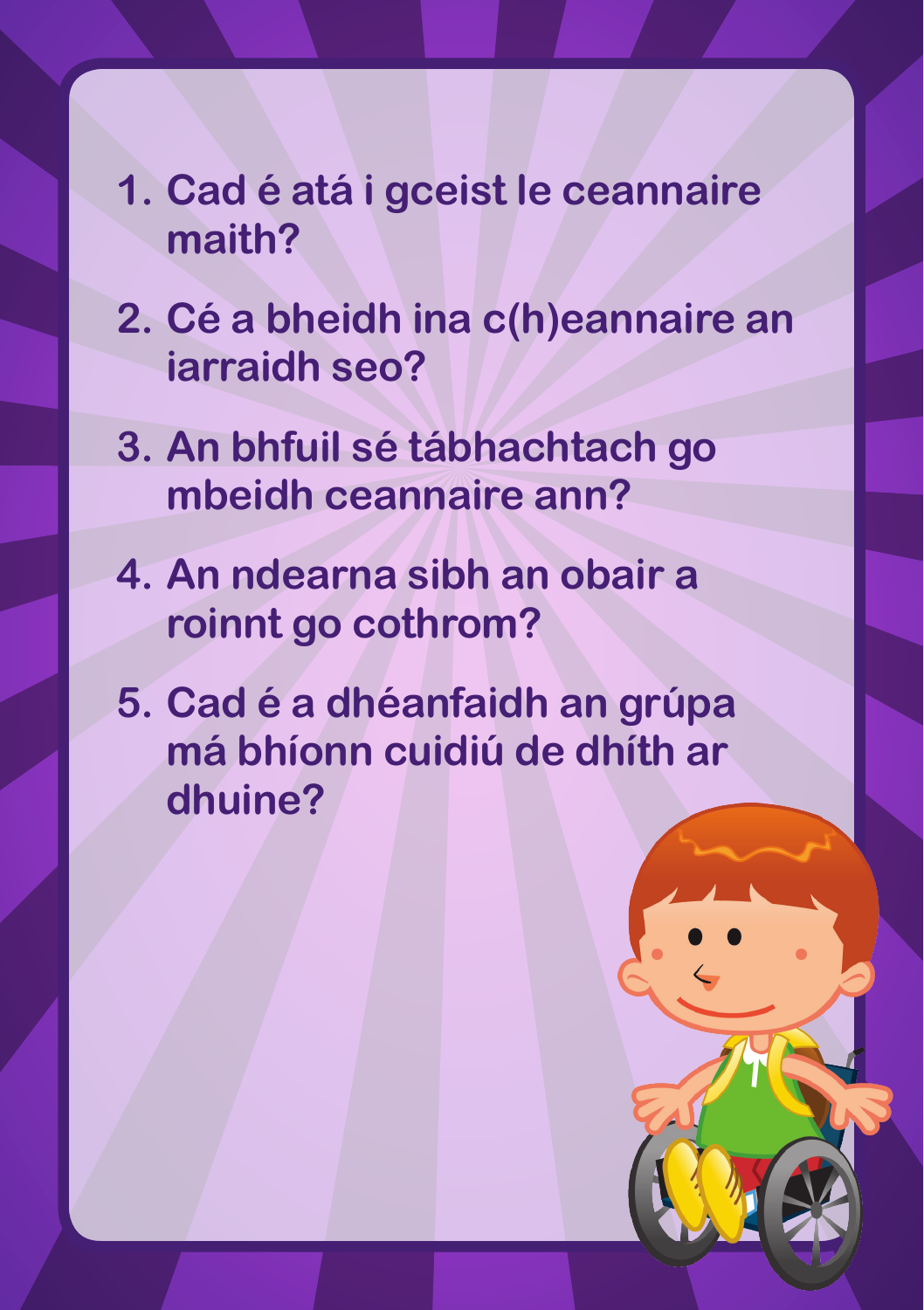

### Eolas a roinnt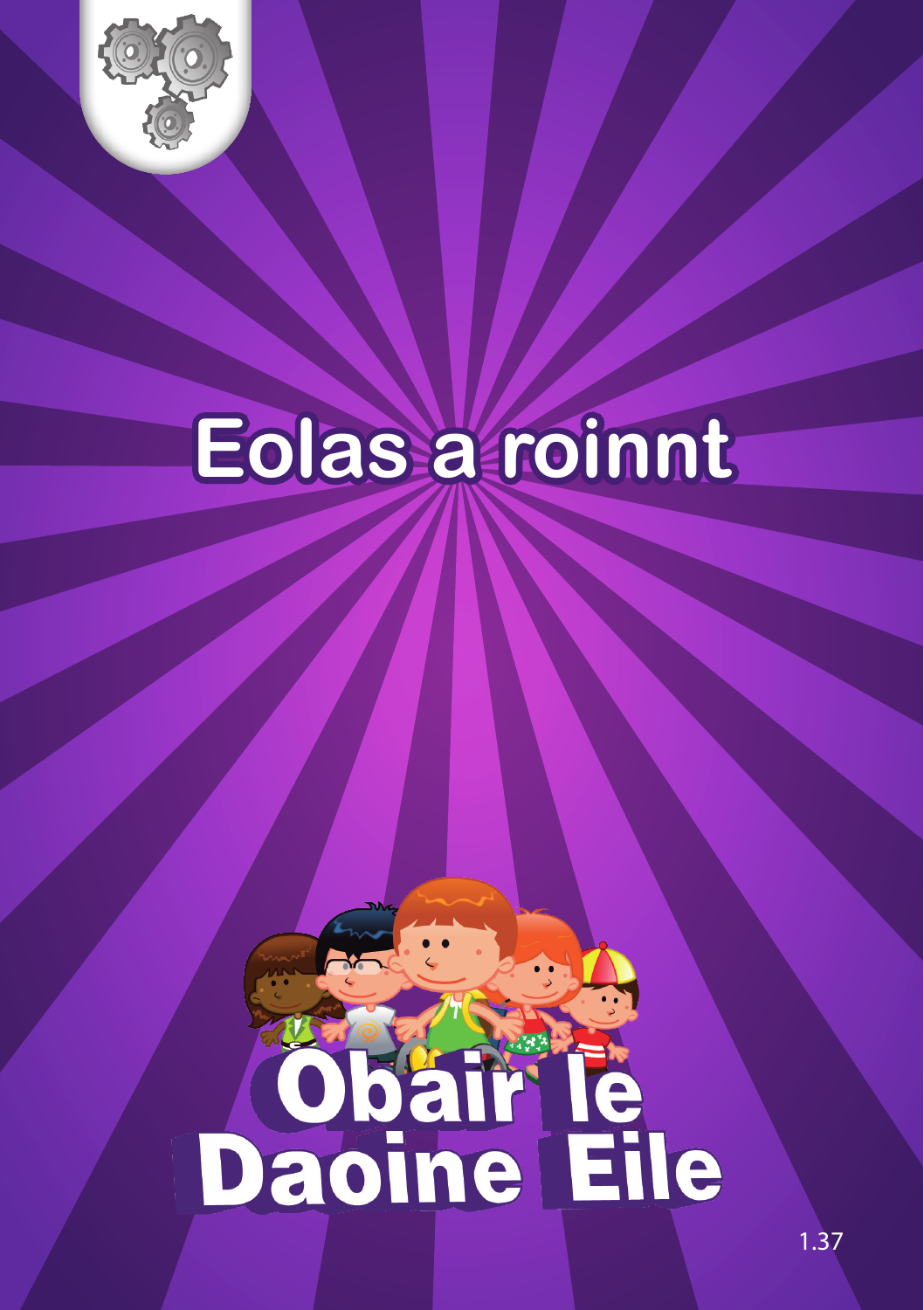- **1. Déan machnamh ar cad é a iarradh ort a dhéanamh.**
- **2. An bhfuil eolas ag duine ar bith sa ghrúpa a bheadh ina chuidiú?**
- **3. Labhair ar do sheal.**
- **4. Socraigh ar cad é atá le déanamh agus ar cé a dhéanfaidh gach tasc.**
- **5. Déan cinnte de go bhfuil sibh uilig ag caitheamh go cothrom lena chéile!**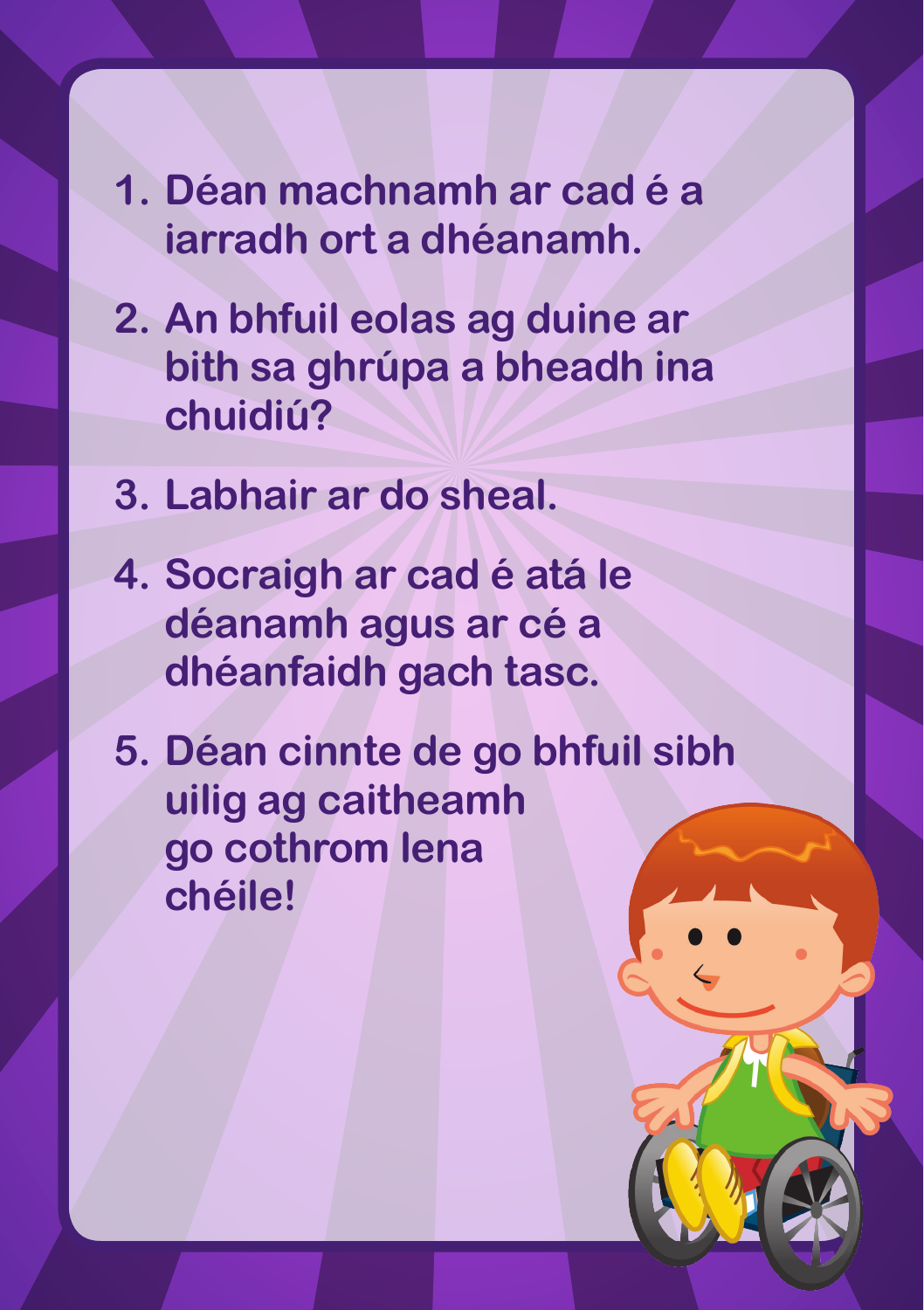

#### Aontú nó easaontú?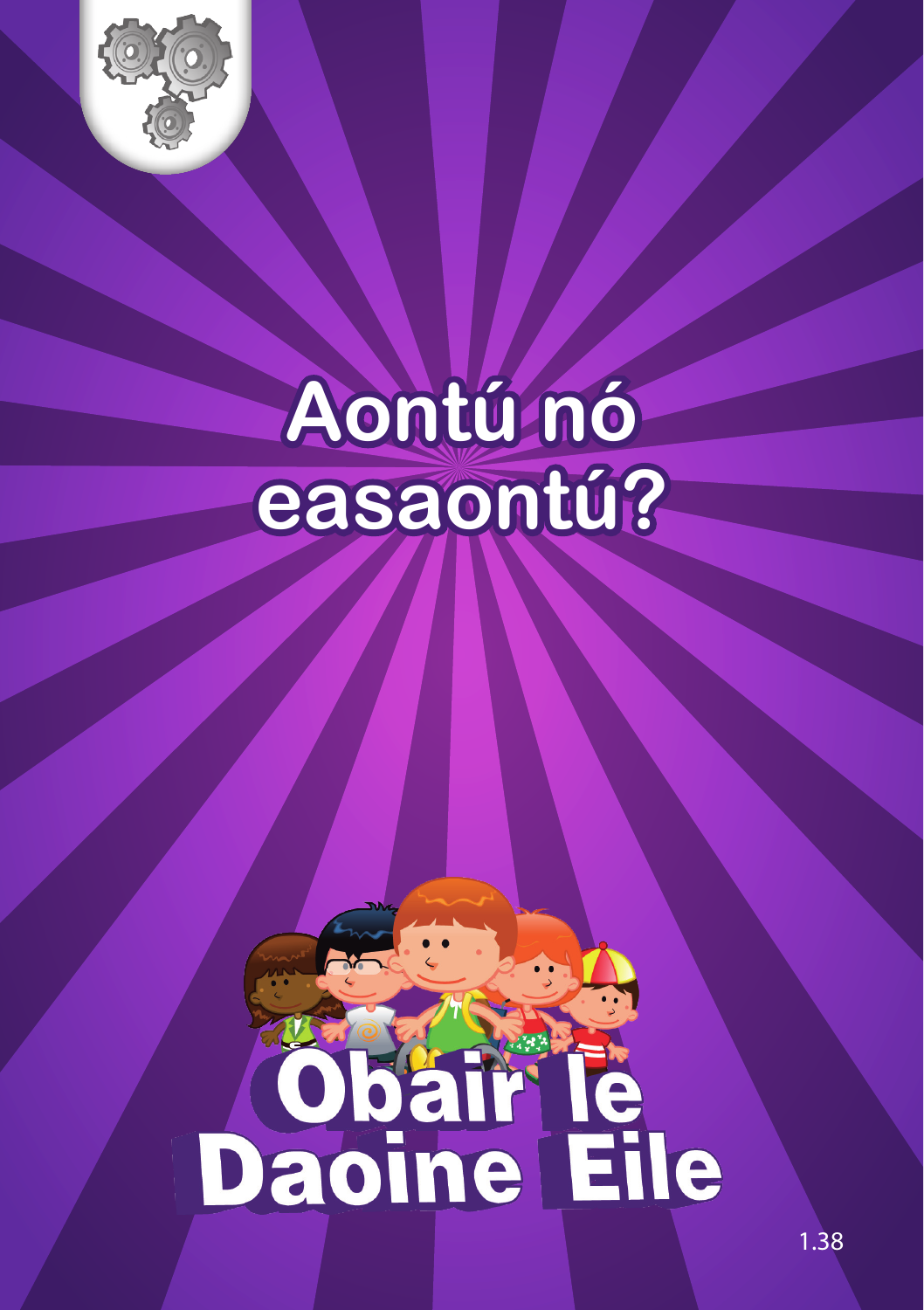- **1. An dtuigeann gach duine cad é atá le déanamh?**
- **2. Cad é a dhéanfaidh do ghrúpa más gá cinneadh a dhéanamh?**
- **3. An gcaithfidh gach duine sa ghrúpa a bheith ar aon intinn lena chéile i gcónaí?**
- **4. Mura bhfuil gach duine ar aon intinn lena chéile, cad é a dhéanfaidh sibh leis seo a réiteach?**
- **5. Cé a dhéanfaidh cinnte de go gcuirfear an tasc i gcrích in am?**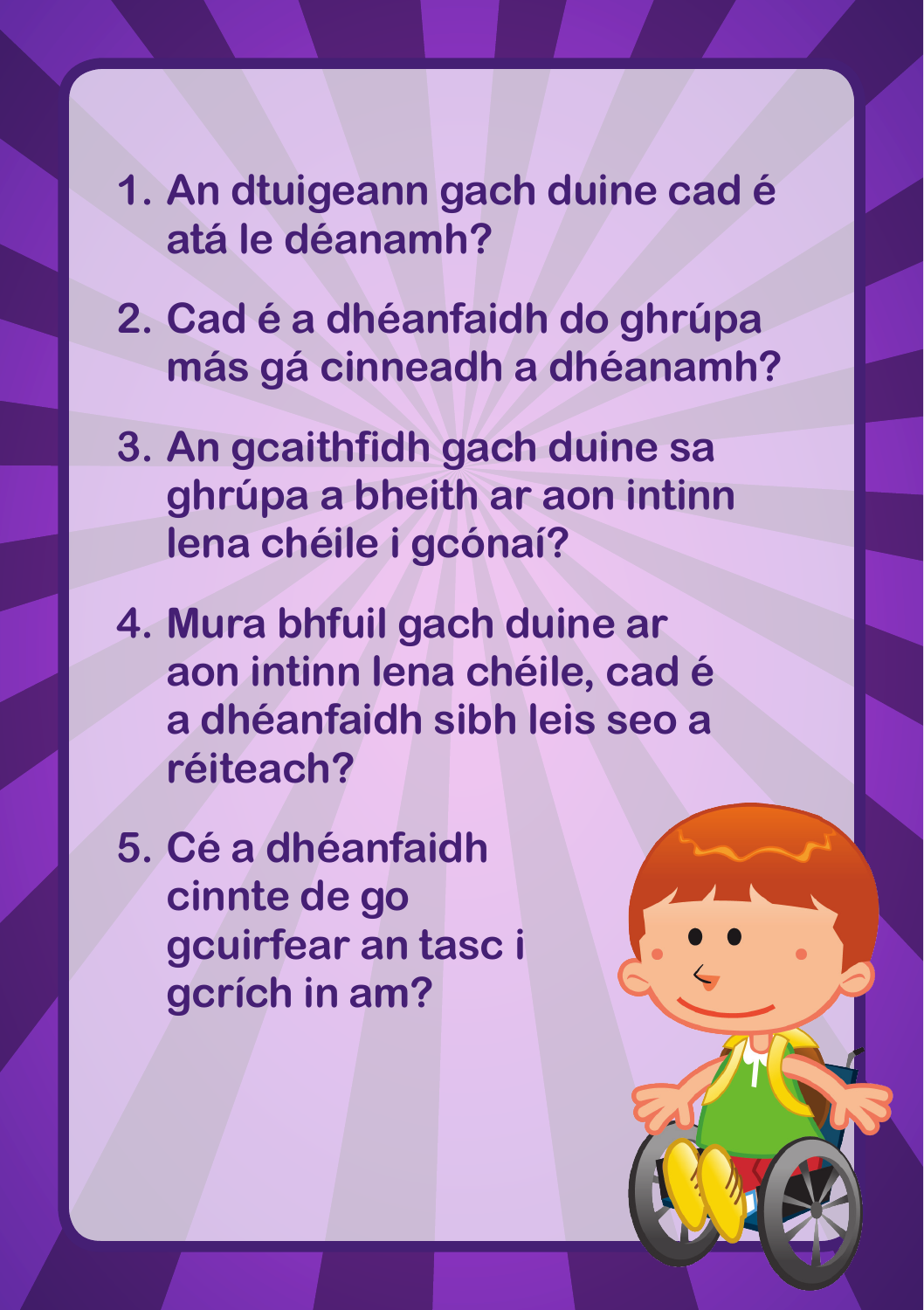

#### Is é atá le feiceáil... Is é atá le cluinstin...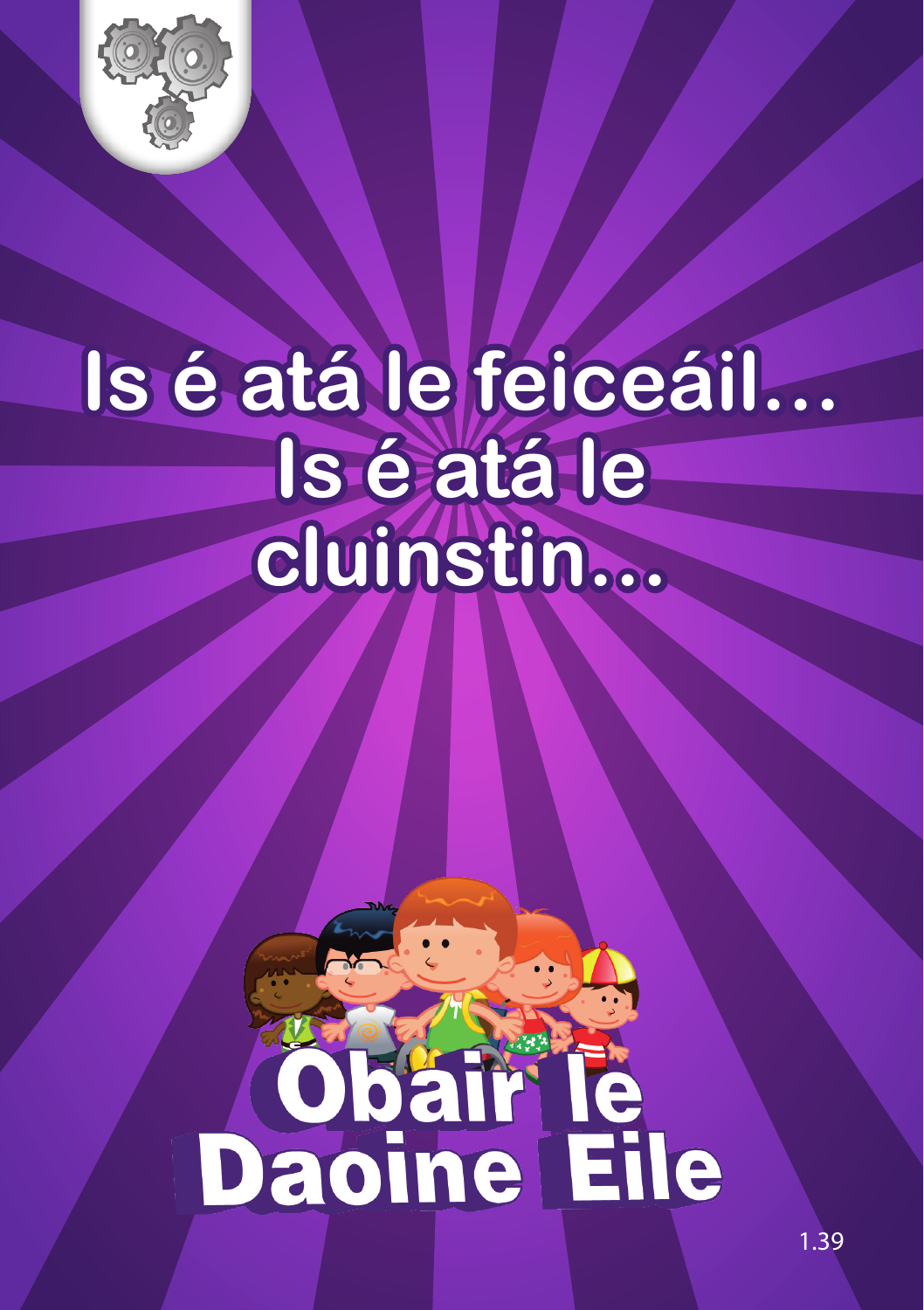- **1. Smaoinigh ar a mbíonn le feiceáil agus le cluinstin agus foireann ag obair go maith le chéile.**
- **2. Déan liosta.**
- **3. Cad é mar a thig le do ghrúpa é féin a eagrú?**
- **4. Cén ról a bheidh ag gach duine?**
- **5. Cé nó cad é a bheadh ina chuidiú agat?**

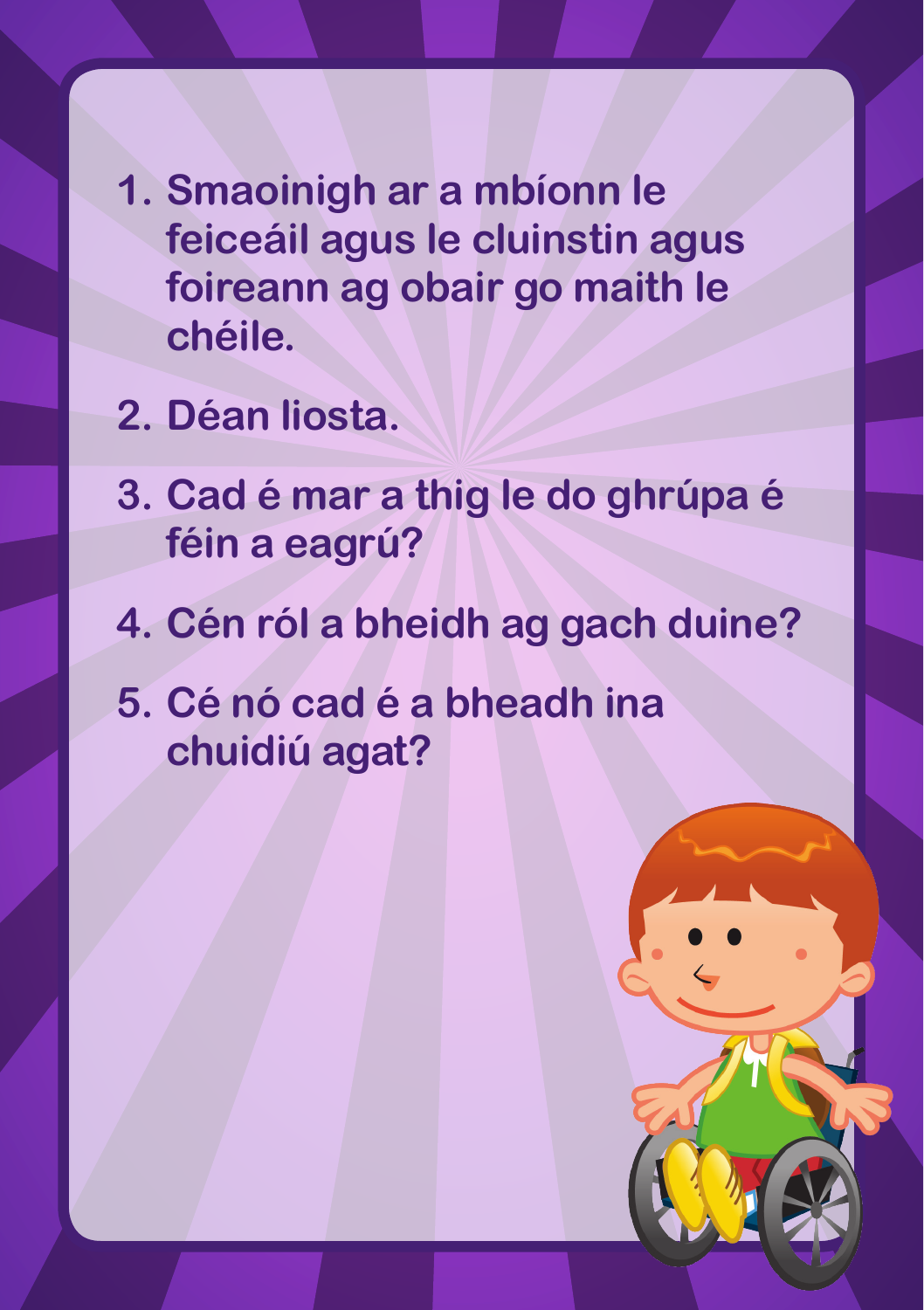

#### Cad é a d'oibrigh maith?